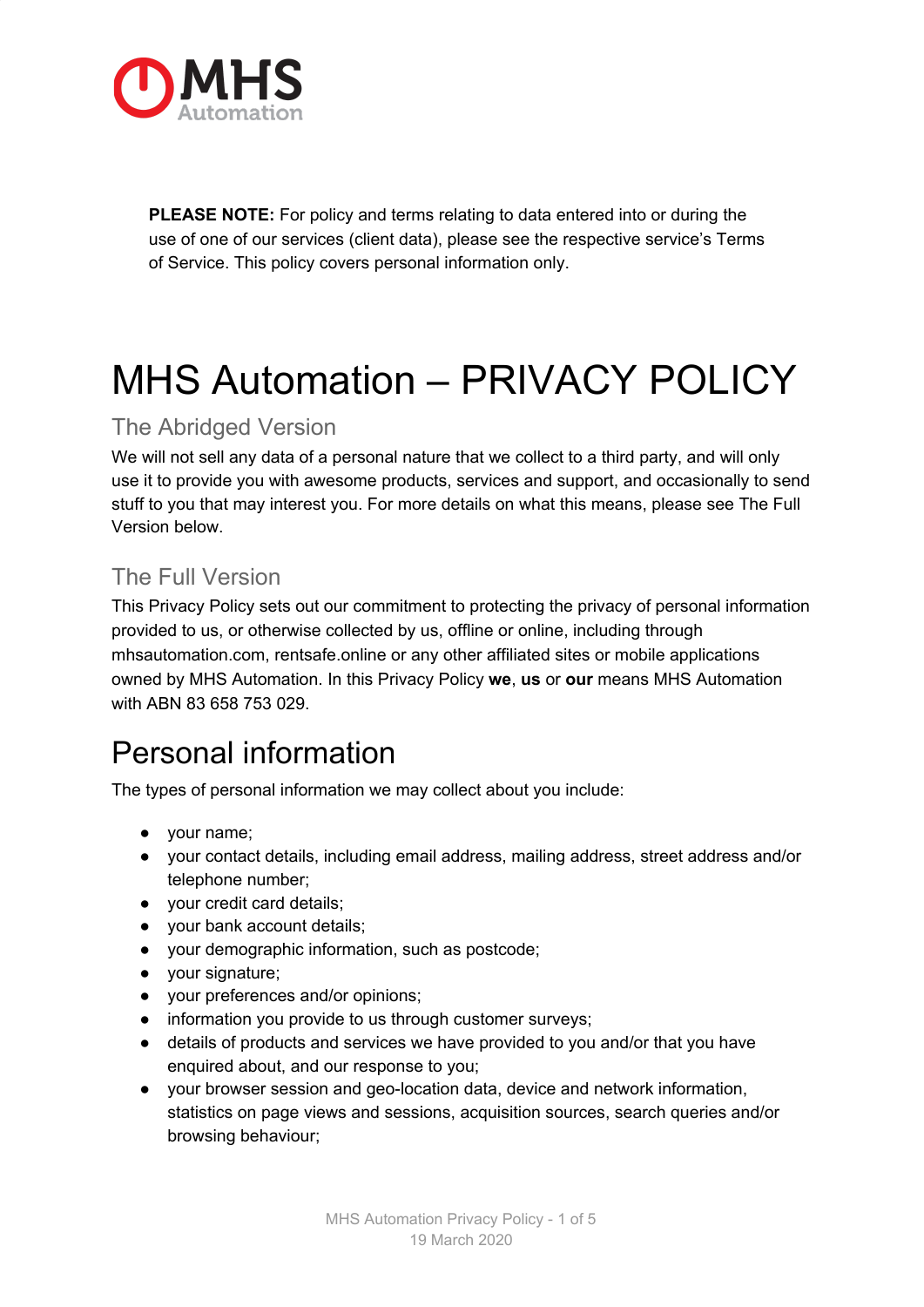

- information about your access and use of our Site, including through the use of Internet cookies, your communications with our Site, the type of browser you are using, the type of operating system you are using and the domain name of your Internet service provider;
- additional personal information that you provide to us, directly or indirectly, through your use of our Site, associated applications, associated social media platforms and/or accounts from which you permit us to collect information; and
- any other personal information requested by us and/or provided by you or a third party.

We may collect these types of personal information directly from you or from third parties.

#### Collection and use of personal information

We may collect, hold, use and disclose personal information for the following purposes:

- to enable you to access and use our Site, associated applications and associated social media platforms;
- to contact and communicate with you;
- for internal record keeping and administrative purposes;
- for analytics, market research and business development, including to operate and improve our Site, associated applications and associated social media platforms;
- to run competitions and/or offer additional benefits to you;
- for advertising and marketing, including to send you promotional information about our products and services and information about third parties that we consider may be of interest to you;
- to comply with our legal obligations and resolve any disputes that we may have; and
- to generate and send documents on your behalf as per functionality in services we provide to you.

#### Disclosure of personal information to third parties

We may disclose personal information to:

- third party service providers for the purpose of enabling them to provide their services, including (without limitation) IT service providers, data storage, web-hosting and server providers, debt collectors, maintenance or problem-solving providers, marketing or advertising providers, professional advisors and payment systems operators;
- our employees, contractors and/or related entities;
- our existing or potential agents or business partners;
- sponsors or promoters of any competition we run;
- anyone to whom our business or assets (or any part of them) are, or may (in good faith) be, transferred;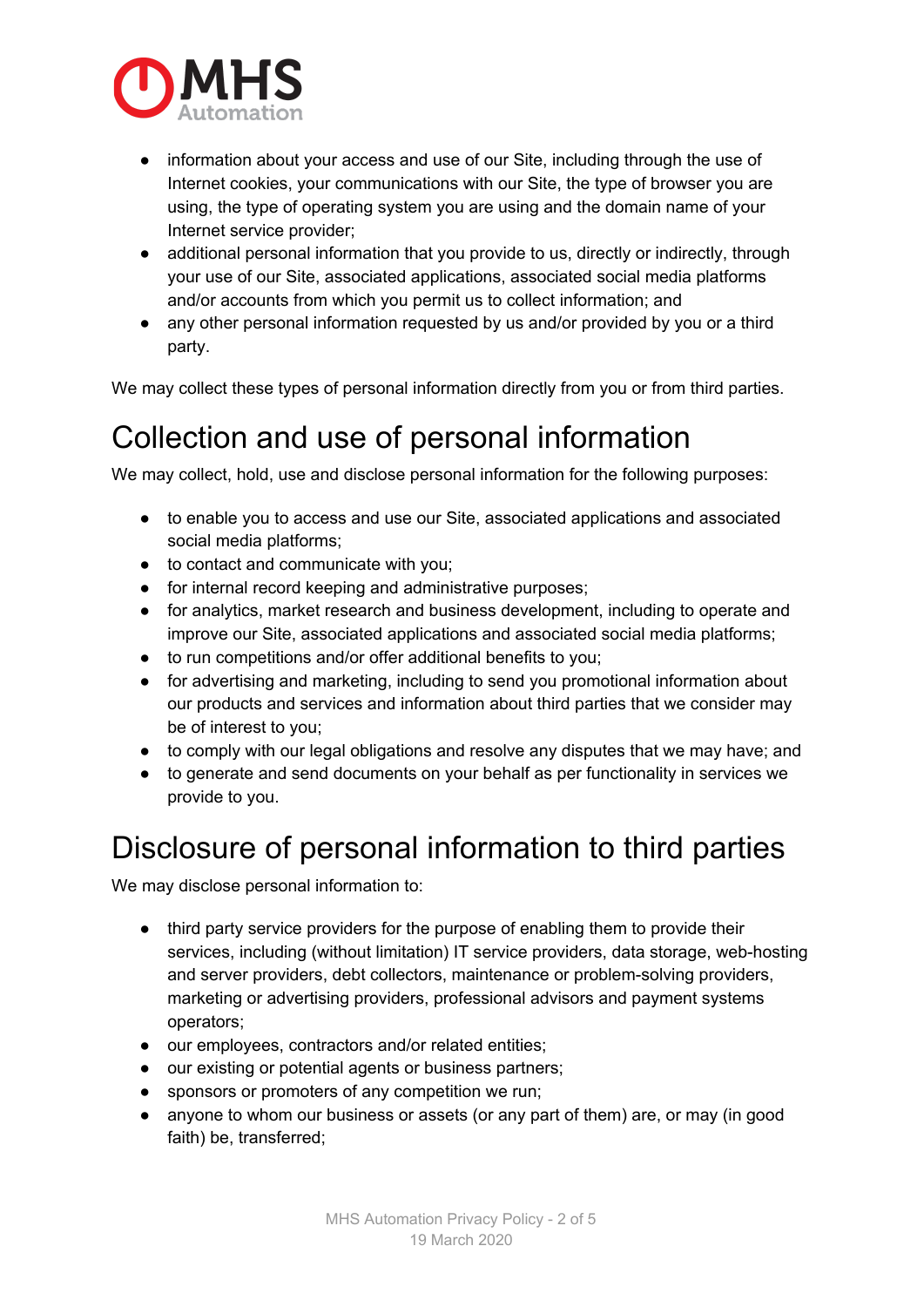

- credit reporting agencies, courts, tribunals and regulatory authorities, in the event you fail to pay for goods or services we have provided to you;
- courts, tribunals, regulatory authorities and law enforcement officers, as required by law, in connection with any actual or prospective legal proceedings, or in order to establish, exercise or defend our legal rights;
- third parties, including agents or sub-contractors, who assist us in providing information, products, services or direct marketing to you. This may include parties located, or that store data, outside of Australia;and
- third parties to collect and process data, such as Google Analytics or other relevant businesses. This may include parties that store data outside of Australia.

By providing us with personal information, you consent to the disclosure of your personal information to third parties who reside outside Australia and acknowledge that we are not required to ensure that those third parties comply with Australian privacy laws.

#### How we treat personal information that is also sensitive information

Sensitive information is a subset of personal information that is given a higher level of protection under the Australian Privacy Principles. **Sensitive information** means information relating to your racial or ethnic origin, political opinions, religion, trade union or other professional associations or memberships, philosophical beliefs, sexual orientation or practices, criminal records, health information or biometric information. Should we have any of that information, we will seek your permission before disclosing it to anyone, unless otherwise legally required to.

#### Your rights and controlling your personal information

**Choice and consent**: Please read this Privacy Policy carefully. By providing personal information to us, you consent to us collecting, holding, using and disclosing your personal information in accordance with this Privacy Policy. You do not have to provide personal information to us, however, if you do not, it may affect your use of this Site or the products and/or services offered on or through it.

**Information from third parties**: If we receive personal information about you from a third party, we will protect it as set out in this Privacy Policy. If you are a third party providing personal information about somebody else, you represent and warrant that you have such person's consent to provide the personal information to us.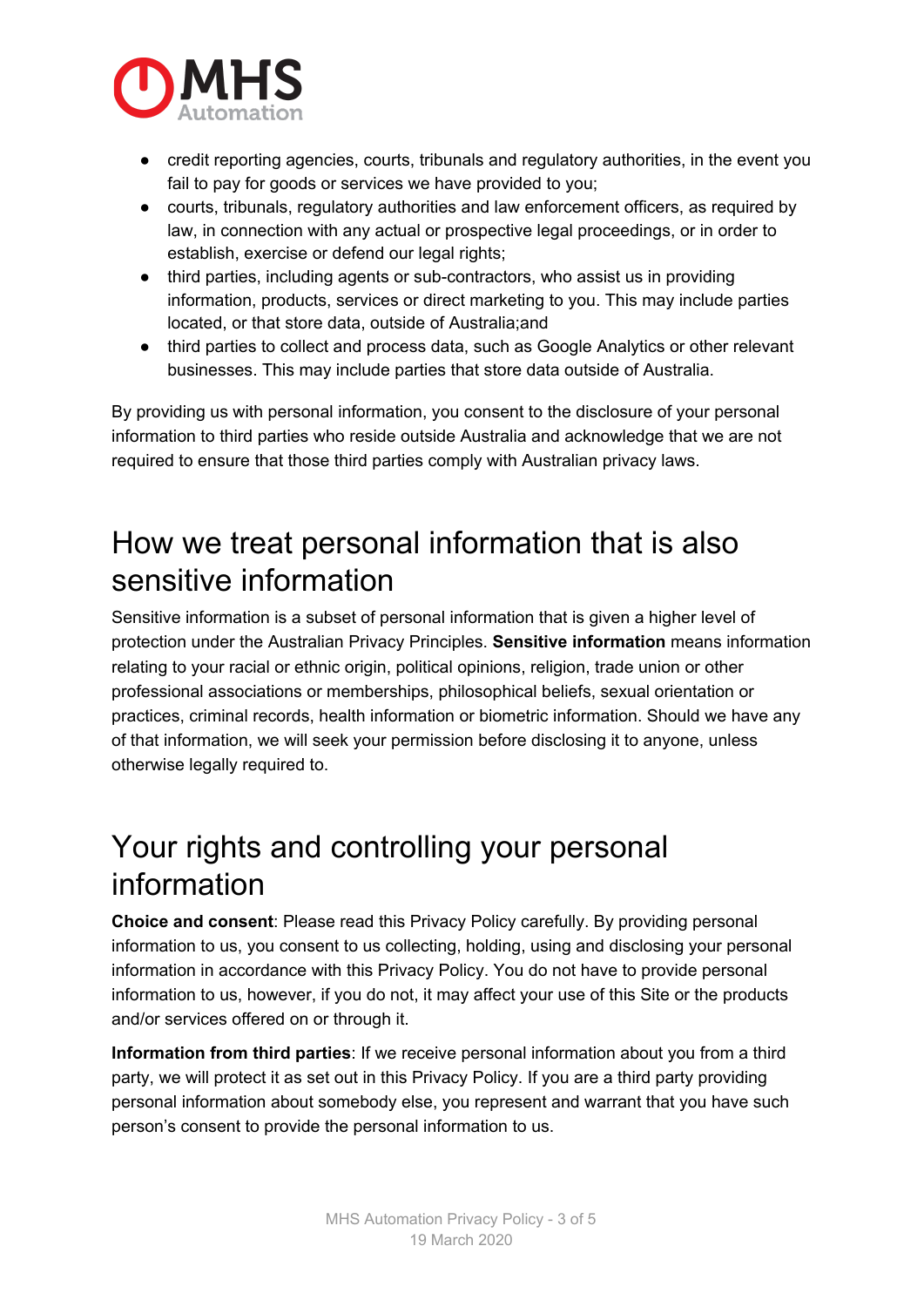

**Restrict**: You may choose to restrict the collection or use of your personal information. If you have previously agreed to us using your personal information for direct marketing purposes, you may change your mind at any time by contacting us using the details below.

**Access**: You may request details of the personal information that we hold about you. An administrative fee may be payable for the provision of such information. In certain circumstances, as set out in the *Privacy Act 1988* (Cth), we may refuse to provide you with personal information that we hold about you.

**Correction**: If you believe that any information we hold about you is inaccurate, out of date, incomplete, irrelevant or misleading, please contact us using the details below. We will take reasonable steps to correct any information found to be inaccurate, incomplete, misleading or out of date.

**Complaints**: If you believe that we have breached the Australian Privacy Principles and wish to make a complaint, please contact us using the details below and provide us with full details of the alleged breach. We will promptly investigate your complaint and respond to you, in writing, setting out the outcome of our investigation and the steps we will take to deal with your complaint.

**Unsubscribe**: To unsubscribe from our e-mail database or opt-out of communications (including marketing communications), please contact us using the details below or opt-out using the opt-out facilities provided in the communication.

## Storage and security

We are committed to ensuring that the personal information we collect is secure. In order to prevent unauthorised access or disclosure, we have put in place suitable physical, electronic and managerial procedures to safeguard and secure the personal information and protect it from misuse, interference, loss and unauthorised access, modification and disclosure.

We cannot guarantee the security of any information that is transmitted to or by us over the Internet. The transmission and exchange of information is carried out at your own risk. Although we take measures to safeguard against unauthorised disclosures of information, we cannot assure you that the personal information we collect will not be disclosed in a manner that is inconsistent with this Privacy Policy.

#### Cookies and web beacons

We may use cookies on our Site from time to time. Cookies are text files placed in your computer's browser to store your preferences. Cookies, by themselves, do not tell us your email address or other personally identifiable information. However, they do allow third parties, such as Google and Facebook, to cause our advertisements to appear on your social media and online media feeds as part of our retargeting campaigns. If and when you choose to provide our Site with personal information, this information may be linked to the data stored in the cookie.